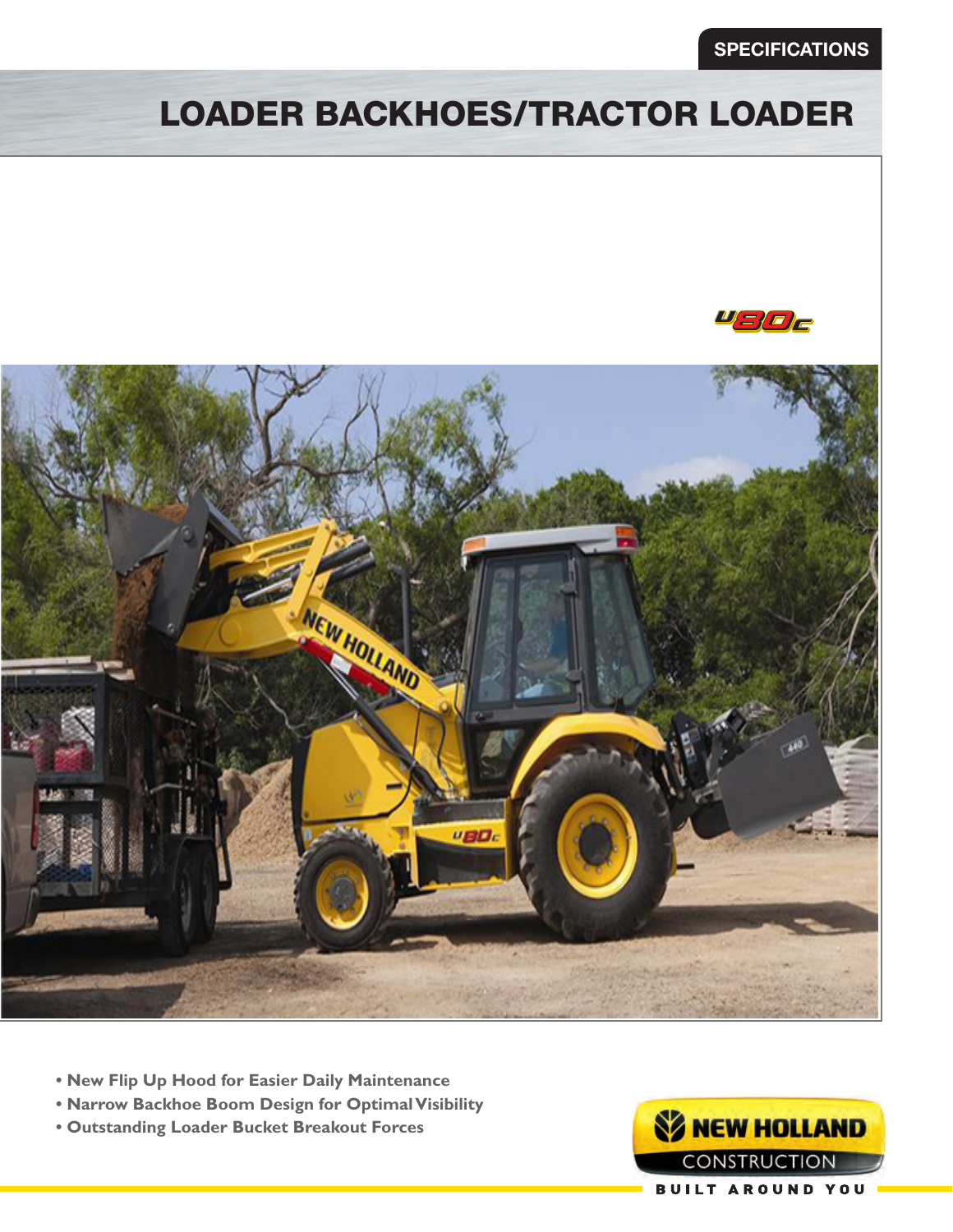# **U80C SPECIFICATIONS**



| <b>LOADER DIMENSIONS</b> |                                          |                            |                            |    |                                        |                             |                            |
|--------------------------|------------------------------------------|----------------------------|----------------------------|----|----------------------------------------|-----------------------------|----------------------------|
|                          |                                          | Long Lip Bucket            | 4 IN 1 <sup>®</sup> Bucket |    |                                        | Long Lip Bucket             | 4 IN 1 <sup>®</sup> Bucket |
|                          | A. Height to:                            | 19.5 L x 24 Tires          | 17.5 L x 24 Tires          | H. | Dump reach @ full height,              |                             |                            |
|                          | Top of canopy, ft/in (m)                 | $8'$ 12" (2.73)            | $8'$ 9" (2.67)             |    | 45° dump:                              |                             |                            |
|                          | Height to top of canopy - Low            | $8'$ 9" (2.65)             | 8' 6'' (2.59)              |    | Bucket, ft/in (m)                      | $2'$ $2''$ $(0.66)$         | $2'$ $2''$ $(0.66)$        |
|                          | profile ROPS, ft/in (m)                  |                            |                            |    | Clam open, in (m)                      | <b>NA</b>                   | 11.8(0.29)                 |
|                          | Top of cab, ft/in (m)                    | $8'$ 12" (2.74)            | $8'$ 10" (2.68)            |    | Bucket rollback:                       |                             |                            |
| В.                       | Bucket hinge pin fully raised, ft/in (m) | $11'$ 3" (3.41)            | $11'$ 3" (3.41)            | J. | @ Groundline                           | $40^{\circ}$                | $40^{\circ}$               |
| C.                       | Bucket hinge pin @ SAE carry,            | $\vert$ ' $\vert$ " (0.33) | $1'$ 3" (0.37)             | К. | @ SAE carry                            | $45^{\circ}$                | $45^{\circ}$               |
|                          | ft/in $(m)$                              |                            |                            | L. | @ Full height                          | Adjustable                  | Adjustable                 |
| D.                       | Overall operating height - fully         | $13'$ 9" $(4.17)$          | 14' 4'' (4.35)             | M. | Digging depth below grade:             |                             |                            |
|                          | raised, ft/in (m)                        |                            |                            |    | Bucket flat, in (m)                    | 7.8(0.19)                   | 7.1(0.18)                  |
| E.                       | Overall length w/ 3-point hitch,         | $16'$ $11''$ $(5.15)$      | $16'$ 9" (5.09)            |    | Clam open (dozing), in (m)             | <b>NA</b>                   | 4.4(0.11)                  |
|                          | ft/in $(m)$                              |                            |                            |    | Ground clearance at front axle, in (m) | 10.9(0.28)                  | 10.9(0.28)                 |
|                          | Width over tires:                        |                            |                            | N. | Wheelbase 4WD, ft/in (m)               | $7'$ $\mid$ $\mid$ $(2.15)$ | 7' 1'' (2.15)              |
|                          | $II L \times 16$ , ft/in (m)             | 6' 8'' (2.02)              | 6' 8'' (2.02)              |    | Wheelbase 2WD, ft/in (m)               | $7'0''$ (2.14)              | 7'0'' (2.14)               |
|                          | $12 L \times 16.5$ , ft/in (m)           | $6'$ 10" (2.06)            | $6'$ $10''$ $(2.06)$       | O. | Reach from front axle centerline -     | $6'$ 3' $(1.89)$            | $5'$ 12" (1.83)            |
|                          | 19.5 L $\times$ 24, ft/in (m)            | $6'$ 10" $(2.07)$          | $6'$ $10''$ $(2.07)$       |    | bucket on ground, ft/in (m)            |                             |                            |
|                          | 17.5 L $\times$ 24, ft/in (m)            | $6'$ 10" (2.07)            | $6'$ $10''$ $(2.07)$       |    | Maximum clam opening, ft/in (m)        | <b>NA</b>                   | 3'3''(0.97)                |
| F.                       | Dump angle @ full height                 | $46^{\circ}$               | $45^{\circ}$               |    | Moldboard height, ft/in (m)            | <b>NA</b>                   | $3'$ l" (0.93)             |
| G.                       | Dump clearance @ full height,            |                            |                            |    | Lift capacity to full height, lb (kg)  | 6,503 (2950)                | 6,537 (2965)               |
|                          | 45° dump:                                |                            |                            |    | Breakout force:                        |                             |                            |
|                          | Bucket, ft/in (m)                        | 8' 8'' (2.63)              | $8'$ II" $(2.71)$          |    | Lift cylinders, lb (N)                 | 9,271 (41 239)              | 8,766 (38 993)             |
|                          | Clam open, ft/in (m)                     | <b>NA</b>                  | 9' 8'' (2.93)              |    | Dump cylinders, lb (N)                 | 9,607 (42 734)              | 10,325 (45 928)            |

NOTE: Loader dimensions taken with 4WD, 19.5 L x 24 rear tires and 82 in (2.08 m) general purpose bucket except as noted.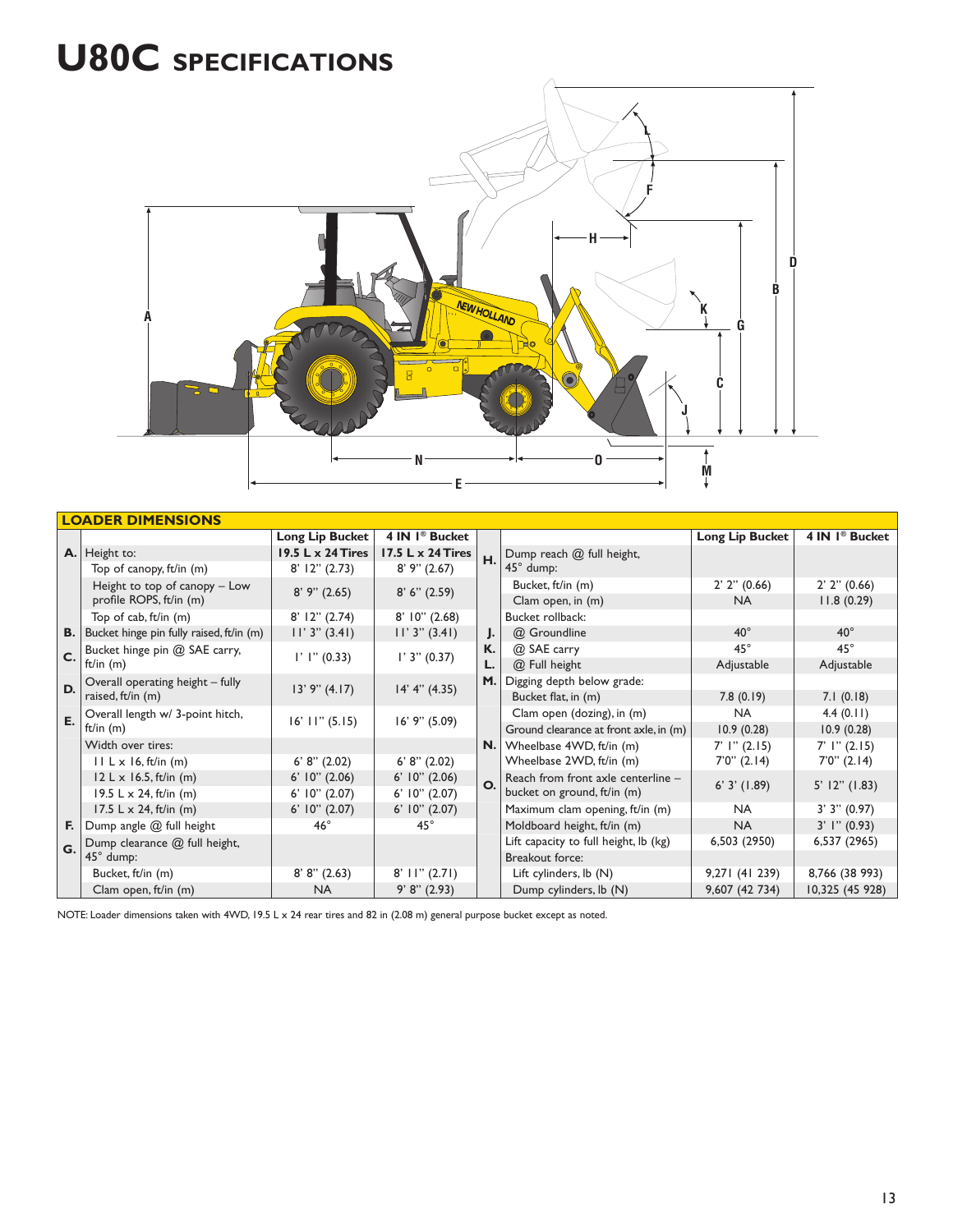# **U80C SPECIFICATIONS**

| <b>LOADER</b>                                    |                                    |                     |                                     |                                     |
|--------------------------------------------------|------------------------------------|---------------------|-------------------------------------|-------------------------------------|
| Single-lever 5 function control w/               | In-line, reverse linkage           |                     |                                     |                                     |
| self-leveling and Return-to-Dig                  | Dual parallel dump cylinders       |                     |                                     |                                     |
| Positive hold float                              | Clutch disconnect button on loader |                     |                                     |                                     |
| Return-to-dig                                    | control and shift levers           |                     |                                     |                                     |
| Automatic self-leveling                          | Bucket position indicator          |                     |                                     |                                     |
| <b>Loader Bucket Sizes</b><br>Width,<br>in $(m)$ |                                    | Weight,<br>lbs (kg) | Struck,<br>$yd^3$ (m <sup>3</sup> ) | Heaped,<br>$yd^3$ (m <sup>3</sup> ) |
| Long Life Bucket                                 | 82 (2.08)                          | 683 (310)           | .87(.67)                            | 1.03(0.79)                          |
| 82 (2.08)<br>4-in-1 Bucket                       |                                    | 1,462(663)          | .85(.65)                            | 1.04(0.80)                          |

| <b>ENGINE</b>                     |                                         |  |  |
|-----------------------------------|-----------------------------------------|--|--|
| <b>Turbo</b>                      |                                         |  |  |
| Model                             | FPT F5HFL413D*A                         |  |  |
| Type                              | 4-stroke, turbocharged                  |  |  |
| Cylinders                         | $\overline{4}$                          |  |  |
| Bore x stroke, in (mm)            | $3.9 \times 4.33$ (99 $\times$ 110)     |  |  |
| Displacement, in <sup>3</sup> (L) | 207(3.4)                                |  |  |
| Fuel injection                    | Direct HPCR (High Pressure Common Rail) |  |  |
| Engine speeds, (rpm)              |                                         |  |  |
| Rated speed, full load            | 2.200                                   |  |  |
| Low idle                          | $875 - 1,025$                           |  |  |
| High idle, no load                | $2,300 - 2,450$                         |  |  |
| Horsepower (SAE J1349)            |                                         |  |  |
| Gross @ 2,200 rpm, (kW)           | 85 (63)                                 |  |  |
| Net @ 2,200 rpm, (kW)             | 78 (58)                                 |  |  |
| Maximum torque @ 1,500 rpm        |                                         |  |  |
| Gross, lb-ft (Nm)                 | 276 (374)                               |  |  |
| Net, lb-ft (Nm)                   | 268 (364)                               |  |  |
| Torque rise at rated speed        | 36%                                     |  |  |

Note: Both naturally aspirated and turbocharged engines meet federal emission regulations.

#### **POWERTRAIN**

| Transmission type         | 4 speed synchromesh with hydraulically<br>actuated clutches and electric F/R shuttle<br>control, clutch disconnect buttons on the<br>transmission shifter and loader control lever |                                    |                    |            |  |
|---------------------------|------------------------------------------------------------------------------------------------------------------------------------------------------------------------------------|------------------------------------|--------------------|------------|--|
| Torque converter ratio    | 3.2:1                                                                                                                                                                              |                                    |                    |            |  |
| Differential-lock         | On the go push-button activation                                                                                                                                                   |                                    |                    |            |  |
| Service brakes            | Individually applied hydraulically actuated,<br>maintenance-free, self adjusting outboard<br>mounted wet disc                                                                      |                                    |                    |            |  |
| Parking brakes            |                                                                                                                                                                                    | Trans Mounted SAHR (Spring Applied | Hydraulic Release) |            |  |
| Travel speeds, mph (km/h) | l st                                                                                                                                                                               | 2 <sub>nd</sub>                    | 3rd                | 4th        |  |
| Forward                   | 3.8(6.1)                                                                                                                                                                           | 6.1 $(9.8)$                        | 13(21)             | 24.3(39.1) |  |

Note: Travel speeds at 2,330 engine rpm with 19.5 L x 24 rear tires.

| <b>ELECTRICAL</b>         |                           |  |
|---------------------------|---------------------------|--|
| Voltage                   | 12 Volts, negative ground |  |
| Alternator, amps          | 120                       |  |
| Battery                   | <b>685 CCA</b>            |  |
| <b>Optional batteries</b> | $(2)$ 525 CCA             |  |
| Power plugs, amps         | 30 total                  |  |

| <b>HYDRAULICS</b>                                                        |                                                                                                                                      |  |  |
|--------------------------------------------------------------------------|--------------------------------------------------------------------------------------------------------------------------------------|--|--|
| Pump                                                                     | Gear-type, transmission mounted, direct<br>drive to engine crankshaft                                                                |  |  |
| Loader flow @ rated engine rpm,<br>gpm @ psi (L/min @ bar)               | 28.5 @ 3,000 (108 @ 207)                                                                                                             |  |  |
| Loader control valve                                                     | 2 or 3-spool with single lever control for<br>lift, dump and tilt and auxiliary hydraulics,<br>positive hold float and return-to-dig |  |  |
| 3-pt hitch flow $@$ rated engine<br>rpm, gpm $(2)$ psi (L/min $(2)$ bar) | 3 to 8 @ 2,000 (0 to 30 @ 137)                                                                                                       |  |  |
| 3-pt hitch control valve                                                 | Sectional 4-spool, open-center parallel<br>circuits with variable control for lift, pitch,<br>tilt, and 2 auxiliary remotes          |  |  |
| Loader auxiliary hydraulics,<br>gpm (L/min)                              | 12 to 28.5 (45.4 to 108)                                                                                                             |  |  |
| Main relief pressure, psi @ gpm<br>(bar $@$ L/min)                       | $3,050 + 50 - 50$ @ 28.5<br>$(210 + 3 - 3)$ (Q) 108)                                                                                 |  |  |
| Filtration                                                               | 7 micron full flow replaceable cartridge on<br>return line, condition indicator light for filter                                     |  |  |
| Oil cooler                                                               | Heavy-duty                                                                                                                           |  |  |

| <b>TURNING DIAMETER</b>   |                                |                                            |
|---------------------------|--------------------------------|--------------------------------------------|
| 2WD, ft/in (m)            | Brakes on<br>Brakes off        | $12'$ $2''$ $(3.70)$<br>$12'$ 10" (3.91)   |
| 4WD-engaged, ft/in (m)    | Brakes on<br><b>Brakes</b> off | $11'7''$ (3.52)<br>$13'$ 9" $(4.18)$       |
| 4WD-disengaged, ft/in (m) | Brakes on<br><b>Brakes off</b> | $12'$ 3" $(3.72)$<br>$12'$ $11''$ $(3.92)$ |

Note: Turning diameter dimensions are curb to curb w/82" (2.08 m) general purpose bucket.

| <b>TIRES</b> |                                                                                                  |
|--------------|--------------------------------------------------------------------------------------------------|
| Front        | $2WD-11$ L x 16.1, 10-ply rating<br>4WD-12 L $\times$ 16.5, 8-ply rating                         |
| Rear         | $2/4$ WD-17.5 L $\times$ 24, 10-ply rating STD<br>$2/4$ WD-19.5 L $\times$ 24, 10-ply rating OPT |

14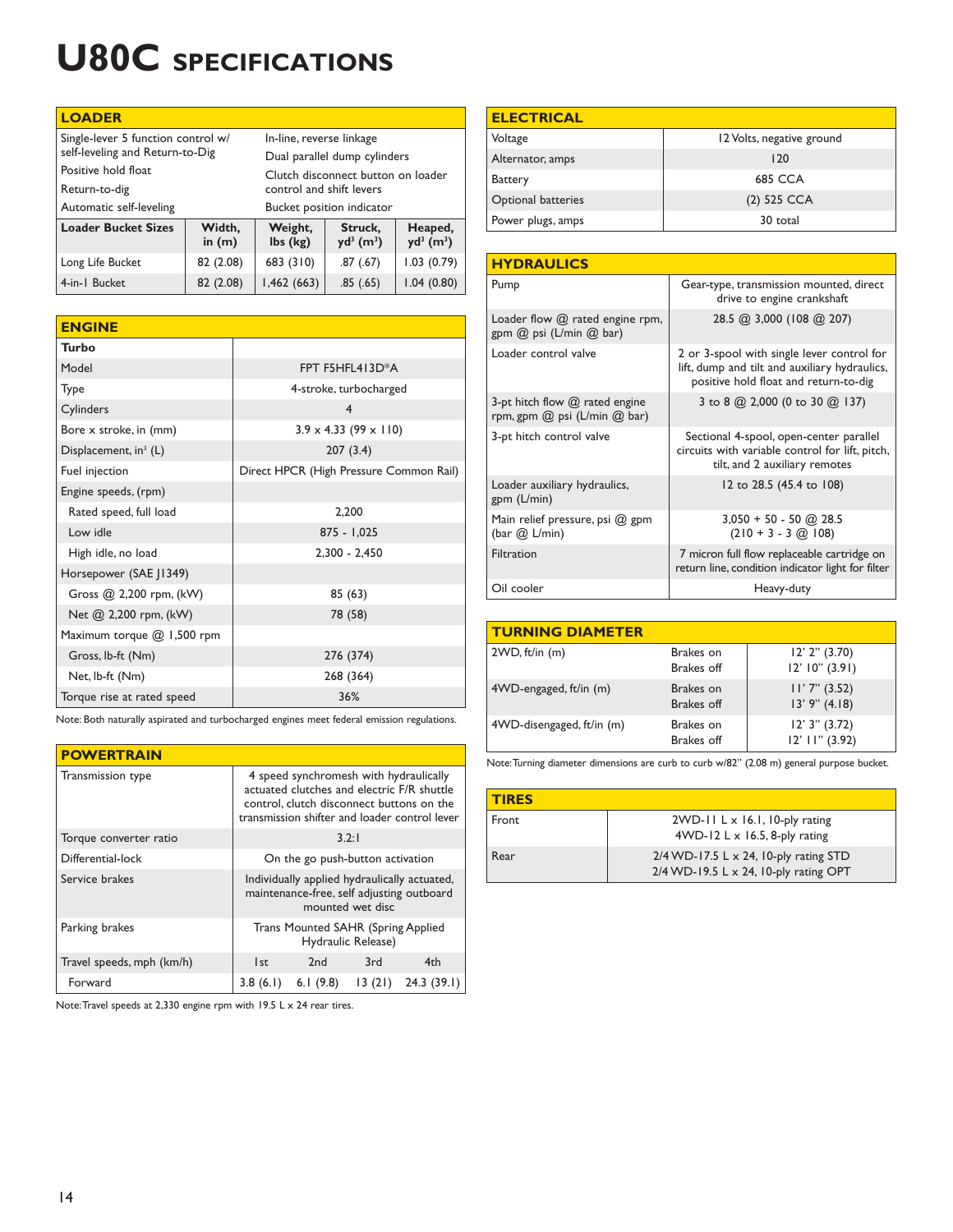#### **SERVICE CAPACITIES**

| Fuel tank, gal (L)          | 40 (151)     |
|-----------------------------|--------------|
| Hydraulic system, gal (L)   |              |
| Total                       | 20.25 (77.0) |
| Reservoir w/filter          | 14.5(55)     |
| Reservoir w/o filter        | 14.0(53.0)   |
| Transmission, gal (L)       |              |
| 2WD Total system            | 4.5(19)      |
| 4WD Total system            | 5.25(20)     |
| 4WD Front axle, qt (L)      |              |
| Differential                | 5.8(5.5)     |
| Planetaries (each)          | 0.75(0.7)    |
| Rear Axle, qt (L)           |              |
| Differential                | 14.4(13.6)   |
| Planetaries (each)          | 1.6(1.5)     |
| Engine oil w/filter, qt (L) | 10.3(9.7)    |
| Cooling system, qt (L)      | 17(16.1)     |

#### **3 POINT HITCH**

| Category   &    3-point hitch                        |                            |  |  |
|------------------------------------------------------|----------------------------|--|--|
| Hydraulic lift, pitch, tilt and (2) auxiliary remote |                            |  |  |
| Variable flow from 0 to 8 gpm (0 to 30 L/min)        |                            |  |  |
| 485 lbs (220 kg) counterweight included with hitch   |                            |  |  |
| 3-point Hitch Lift Capacity                          |                            |  |  |
| Hitch position, in (mm)                              | $\mathsf{lbs}(\mathsf{N})$ |  |  |
| Lowest point                                         | $2,500$ (11 121)           |  |  |
| 1/5                                                  | 3,247 (14 444)             |  |  |
| 2/5                                                  | 3,400 (15 125)             |  |  |
| 3/5                                                  | 3,501 (15 574)             |  |  |
| 4/5                                                  | 3,297 (14 666)             |  |  |
| Highest point                                        | 2,984 (13 274)             |  |  |

Note: Hitch position is vertical distance of lowest hitch point above ground.

# **U80C SPECIFICATIONS BASE & OPTIONAL EQUIPMENT**

#### **BASE EQUIPMENT**

#### **ENGINE**

FPT FPT F5HFL413B\*A Turbocharged Aftercooled Automatic fan belt tensioner Integral engine oil cooling In line fuel filter Cooled EGR Dual element air cleaner 120 amp alternator 685 CCA 12-volt battery Heavy duty radiator Diesel particulate filter muffler

#### **POWERTRAIN**

4WD – 2WD 4F/4R Power shuttle synchromesh transmission Torque converter Transmission de-clutch Electro-hydraulic differential lock Hydrostatic steering Outboard wet disc brakes

#### **HYDRAULICS**

2 spool loader control valve 4 spool 3-point hitch control valve Heavy-duty oil cooler Flip forward hood Lights: 2 halogen headlights 2 rear flood

- 
- 2 rear tail and stop 2 front flashers/turn
- 2 rear flashers/turn

#### **OPERATOR ENVIRONMENT**

ROPS/FOPS canopy Key start Hydrostatic steering Standard seat w/15° right, 30° right

### **OPTIONAL EQUIPMENT**

#### **OPERATOR STATION**

Cab w/ Heat Cab w/ Heat and Air Conditioning Vinyl Suspension Seat w/ Armrest (Std. on 4 wheel drive) Hand Throttleå

#### **ENGINE**

Dual Batteries

#### **HYDRAULICS**

- Laser-Ready Valve Kit (includes valve, plumbing, and electrical harness)
- 5 Spool, Dual Tilt Cylinders w/ Return to Position, Load Holding Valve, and 3 Point Hitch Control
- 3 Point Hitch w/ PTO Hydraulic Pump (required when installing or using an hydraulic PTO) Glide Ride

#### Foot throttles\* Loader control lever w/push button activation of differential lock and transmission de-clutch Two Accessory power plugs (30 amp) Anti-vandalism covers Beverage holder Coat hook w/tether strap Interior rear-view mirror 2" (51 mm) retractable seat belt Storage box

#### **INSTRUMENTS**

Gauges — back lit Engine water temperature Converter oil temperature Fuel Tachometer/hourmeter Voltmeter Warning lights Air cleaner restriction Alternator Engine oil pressure Hydraulic oil filter bypass Parking brake engagement Rear axle fluid temperature sensing system Low fuel Audible alarms Coolant temperature Engine oil pressure Parking brake engagement Shuttle engagement Backup alarm Regeneration Turn signal indicators Horn

### **LOADER**

Loader Auxiliary Hydraulics and Controls (3 spool loader valve) Pin-On Multipurpose (4X1) 82" Loader Bucket w/ Cutting Edge(includes auxiliary hydraulics) Hydraulic Quick Coupler (From FFC, includes auxiliary hydraulics, 3 spool valve)

#### **OTHER**

Drawbar Tool Box 84" Box Scraper Rear Counterweight (3,000 lbs) Additional Stackable Rear Counterweights (475 lbs) 19.5 x 24 10PR Rear Tires Wheel weights - good Wide Seat Belt, 3" (75 mm)